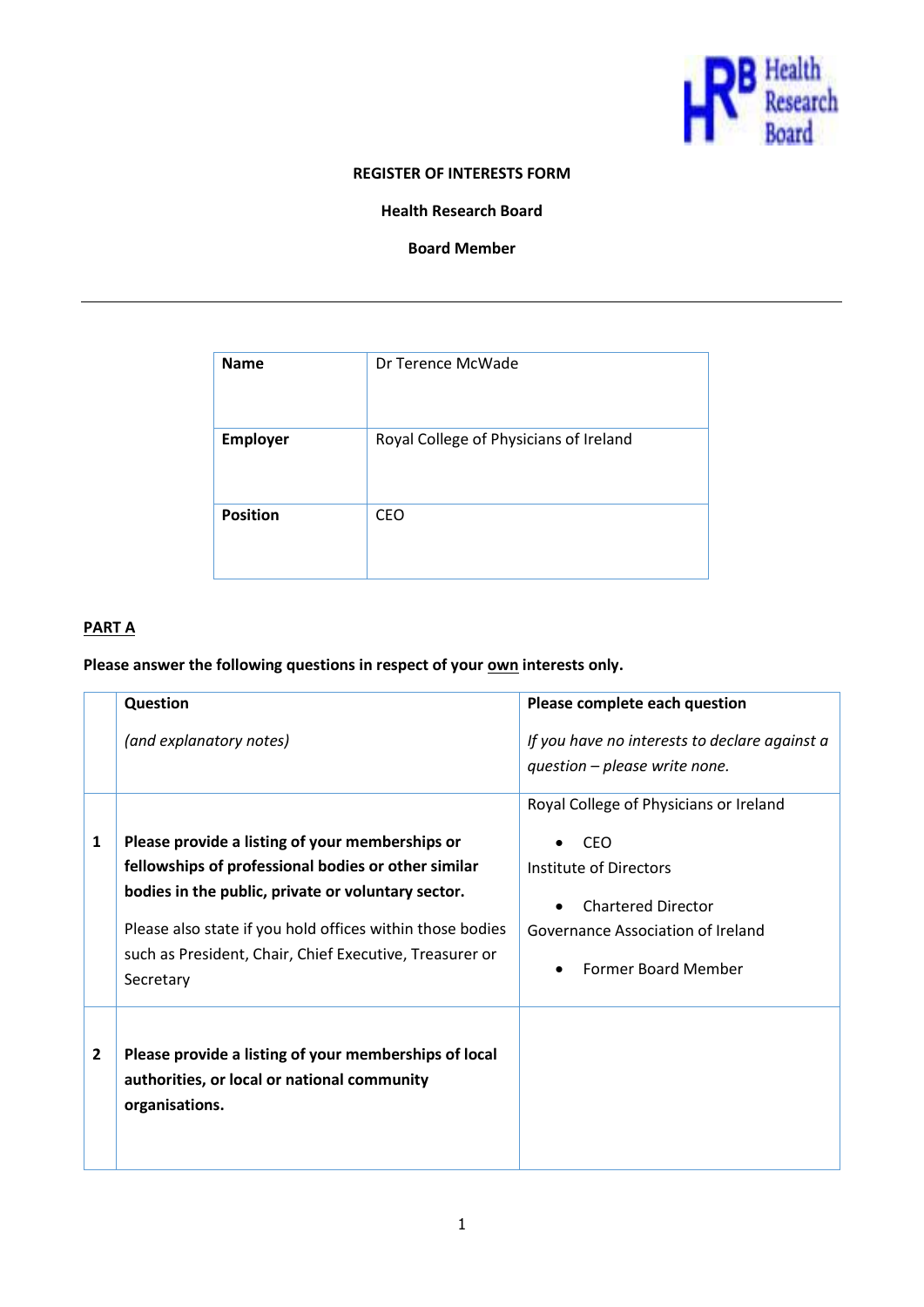

|   | Question                                                                                                                                                                                                                                                                                                                                                                                     | Please complete each question                                                                                                       |
|---|----------------------------------------------------------------------------------------------------------------------------------------------------------------------------------------------------------------------------------------------------------------------------------------------------------------------------------------------------------------------------------------------|-------------------------------------------------------------------------------------------------------------------------------------|
|   | (and explanatory notes)                                                                                                                                                                                                                                                                                                                                                                      | If you have no interests to declare against a<br>question - please write none.                                                      |
|   | Please also state if you hold offices within those bodies<br>such as President, Chair, Chief Executive, Treasurer or<br>Secretary                                                                                                                                                                                                                                                            |                                                                                                                                     |
| 3 | Please provide a listing of all positions of authority<br>that you hold in charity or voluntary organisations in<br>the field of research or health and social care.<br>When completing this question please state the name<br>of the organisation and the position that you hold                                                                                                            | Our Lady's Hospice and Care Services<br>Board member                                                                                |
| 4 | Please list other connections with professional bodies,<br>voluntary or other organisations in the field of<br>research or health and social care not already<br>disclosed above.                                                                                                                                                                                                            | National Treatment Purchase Fund<br>Board member                                                                                    |
| 5 | Please list the consultancies, directorships and/or<br>advisory positions that you hold that relate to<br><b>Research medical or healthcare</b><br>pharmaceutical company or organisation<br>public body<br>political party<br>When completing this question please state the name<br>of each organisation, which of the above four<br>categories it belongs to and the nature of your role. | Valitacell Ltd<br>Biotechnology company<br>Co-Founder and Director                                                                  |
| 6 | Please list the names of any person(s) or company(s)<br>that you are connected with that you are aware of<br>having                                                                                                                                                                                                                                                                          | Royal College of Physicians of Ireland<br>HRB funded researcher within RCPI<br>RCPI partners with HRB in<br>delivering the Research |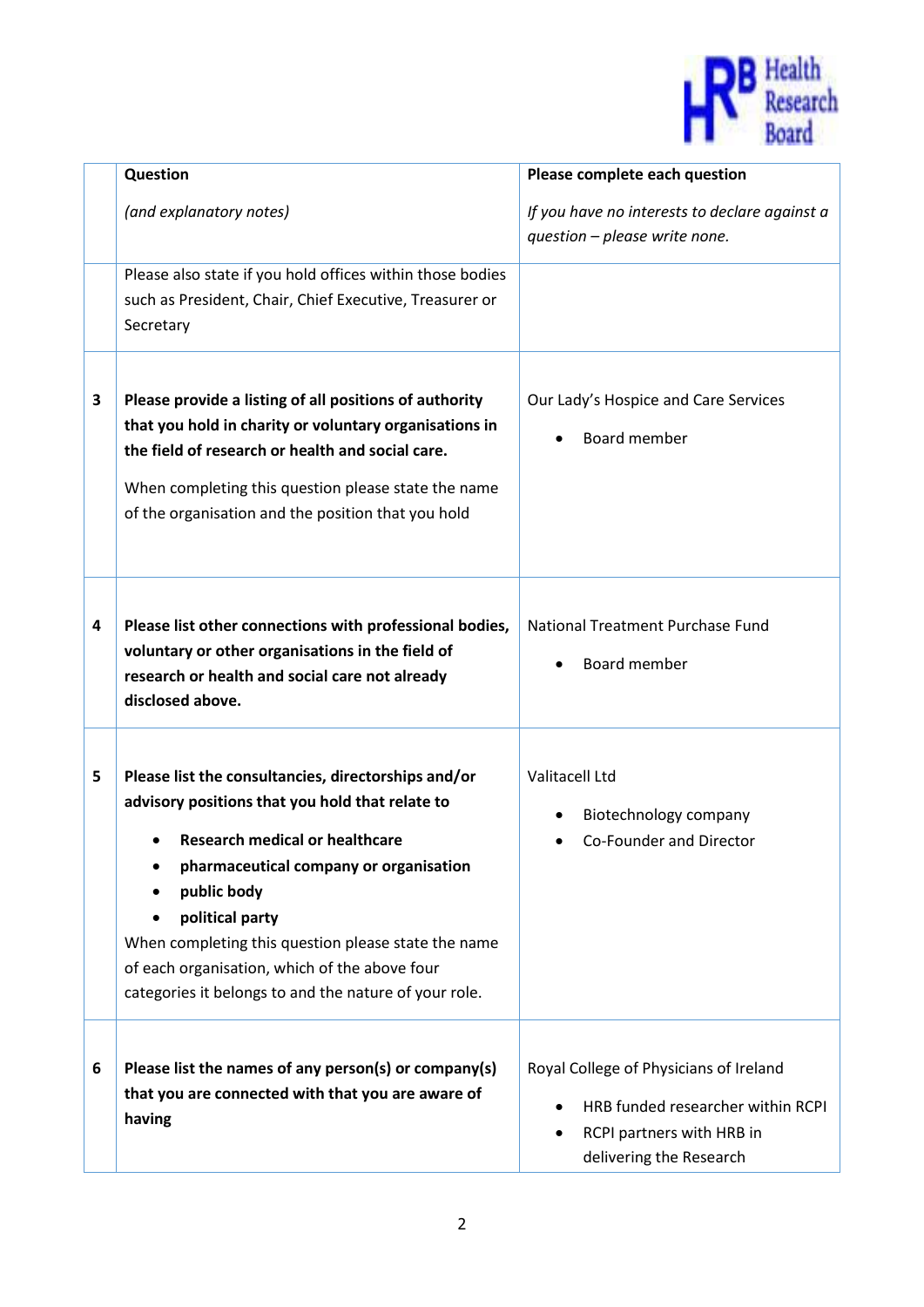

|   | Question                                                                                                                                                                                                                                                                                                                                                                                                                                                  | Please complete each question                                                  |
|---|-----------------------------------------------------------------------------------------------------------------------------------------------------------------------------------------------------------------------------------------------------------------------------------------------------------------------------------------------------------------------------------------------------------------------------------------------------------|--------------------------------------------------------------------------------|
|   | (and explanatory notes)                                                                                                                                                                                                                                                                                                                                                                                                                                   | If you have no interests to declare against a<br>question - please write none. |
|   | a contractual arrangement for matters<br>affected by HRB business<br>or<br>is involved in tendering for such a contract<br>When answering this question please state the name of<br>the person, name of company, and the matter affected<br>by HRB business or the contract under tender.                                                                                                                                                                 | Collaborative in Quality and Patient<br>Safety                                 |
| 7 | Please list your membership (including being a<br>shareholder) or association with any other companies,<br>organisations or individuals which may have an<br>interest in the work of the HRB.<br>For the purposes of answering this question<br>shareholdings valued at more than €15,000 or of more<br>than 5% of the issued capital of a company should be<br>disclosed. It is not necessary to include the value of<br>your shareholding on this form. | Nil                                                                            |
| 8 | Please state the name and position of the person(s) to<br>whom you report to on a regular basis in the course of<br>your employment                                                                                                                                                                                                                                                                                                                       | President of the Royal College of Physicians<br>of Ireland                     |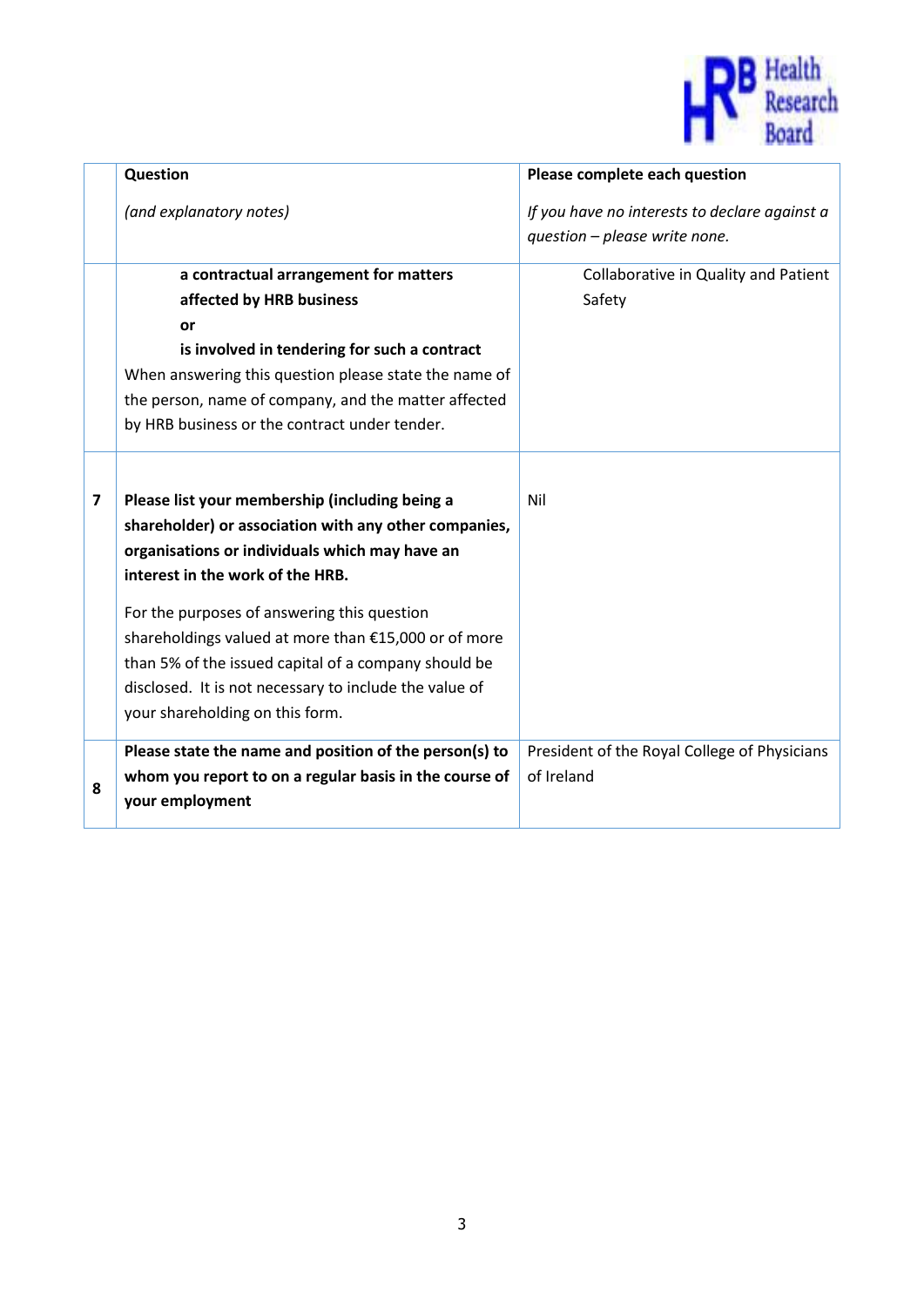

# **TABLE 1**

# **Current Research Funding**

*Please include your own name in the relevant column.* 

*Definitions of Co-applicants and collaborators are set out at the end of the form.*

| Title of research project | <b>Funding</b><br><b>Scheme</b> | <b>Funding Agency</b> | <b>Amount funded</b><br>€ | <b>Research start</b><br>date<br>and<br>end date |
|---------------------------|---------------------------------|-----------------------|---------------------------|--------------------------------------------------|
| Nil                       |                                 |                       |                           |                                                  |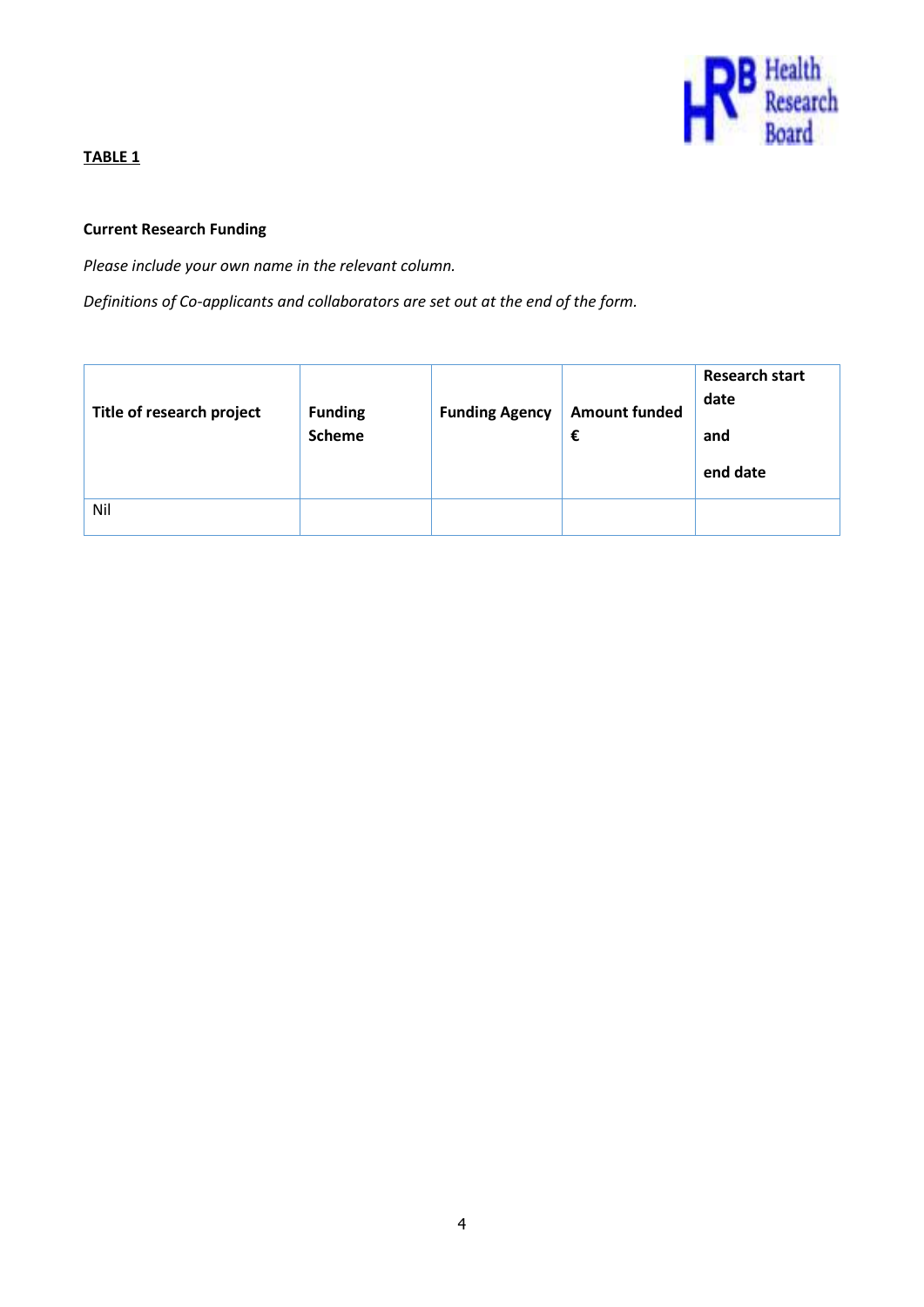

#### PART B

Please answer the following questions in respect of any person or body connected with you. You should disclose any interests that you could (a) reasonably expected to be aware of and (b) could involve a conflict of interest or materially influence you in the performance of your functions for the HRB.

For this purpose, persons and bodies connected with a member should include:

(a) a spouse, parent, brother, sister, child or step-child;

(b) a body corporate with which the member is associated;

(c) a person acting as the trustee of any trust, the beneficiaries of which include the member or the persons at (a) above or the body corporate at (b) above; and

(d) a person acting as a partner of the member or of any person or body who, by virtue of (a) - (c) above, is connected with the member.

|   | Question                                                                                                                                                                   | <b>Connection</b>         | Please complete each question                                                     |
|---|----------------------------------------------------------------------------------------------------------------------------------------------------------------------------|---------------------------|-----------------------------------------------------------------------------------|
|   | (and explanatory notes)                                                                                                                                                    | (eg Spouse,<br>child etc) | If you have no interests to declare<br>against a question - please write<br>none. |
| 1 | Please provide a listing of the relevant<br>memberships or fellowships of<br>professional bodies or other similar<br>bodies in the public, private or voluntary<br>sector. | None                      | None                                                                              |
|   | Please also state if your connection holds<br>offices within those bodies such as<br>President, Chair, Chief Executive, Treasurer<br>or Secretary                          |                           |                                                                                   |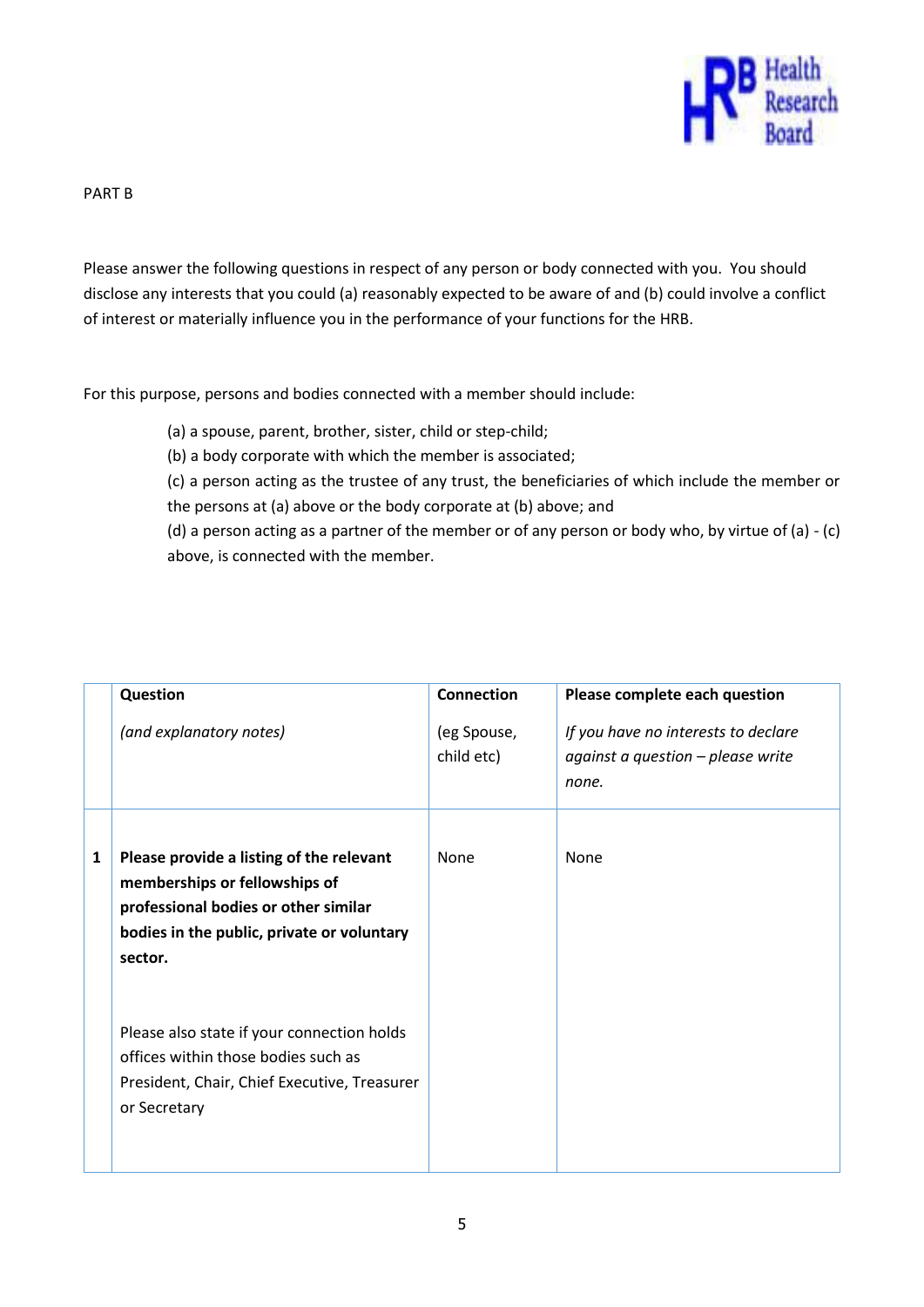

|                         | Question                                                                                                                                                                                                                                                                                                     | <b>Connection</b>         | <b><i>SALARATA</i></b><br>Please complete each question                           |
|-------------------------|--------------------------------------------------------------------------------------------------------------------------------------------------------------------------------------------------------------------------------------------------------------------------------------------------------------|---------------------------|-----------------------------------------------------------------------------------|
|                         | (and explanatory notes)                                                                                                                                                                                                                                                                                      | (eg Spouse,<br>child etc) | If you have no interests to declare<br>against a question - please write<br>none. |
| $\overline{\mathbf{2}}$ | Please provide a listing of the relevant<br>memberships of local authorities, or local<br>or national community organisations.<br>Please also state if your connection holds<br>offices within those bodies such as<br>President, Chair, Chief Executive, Treasurer<br>or Secretary                          | None                      | None                                                                              |
| 3                       | Please provide a listing of the positions of<br>authority that your connection(s) holds in<br>relevant charities or voluntary<br>organisations in the field of research or<br>health and social care.<br>When completing this question please<br>state the name of the organisation and the<br>position held | None                      | None                                                                              |
| 4                       | <b>Please list other relevant connections</b><br>with professional bodies, voluntary or<br>other organisations in the field of<br>research or health and social care not<br>already disclosed above.                                                                                                         | None                      | None                                                                              |
| 5                       | Please list the consultancies, directorships<br>and/or advisory positions that your<br>connections hold that relate to                                                                                                                                                                                       | None                      | None                                                                              |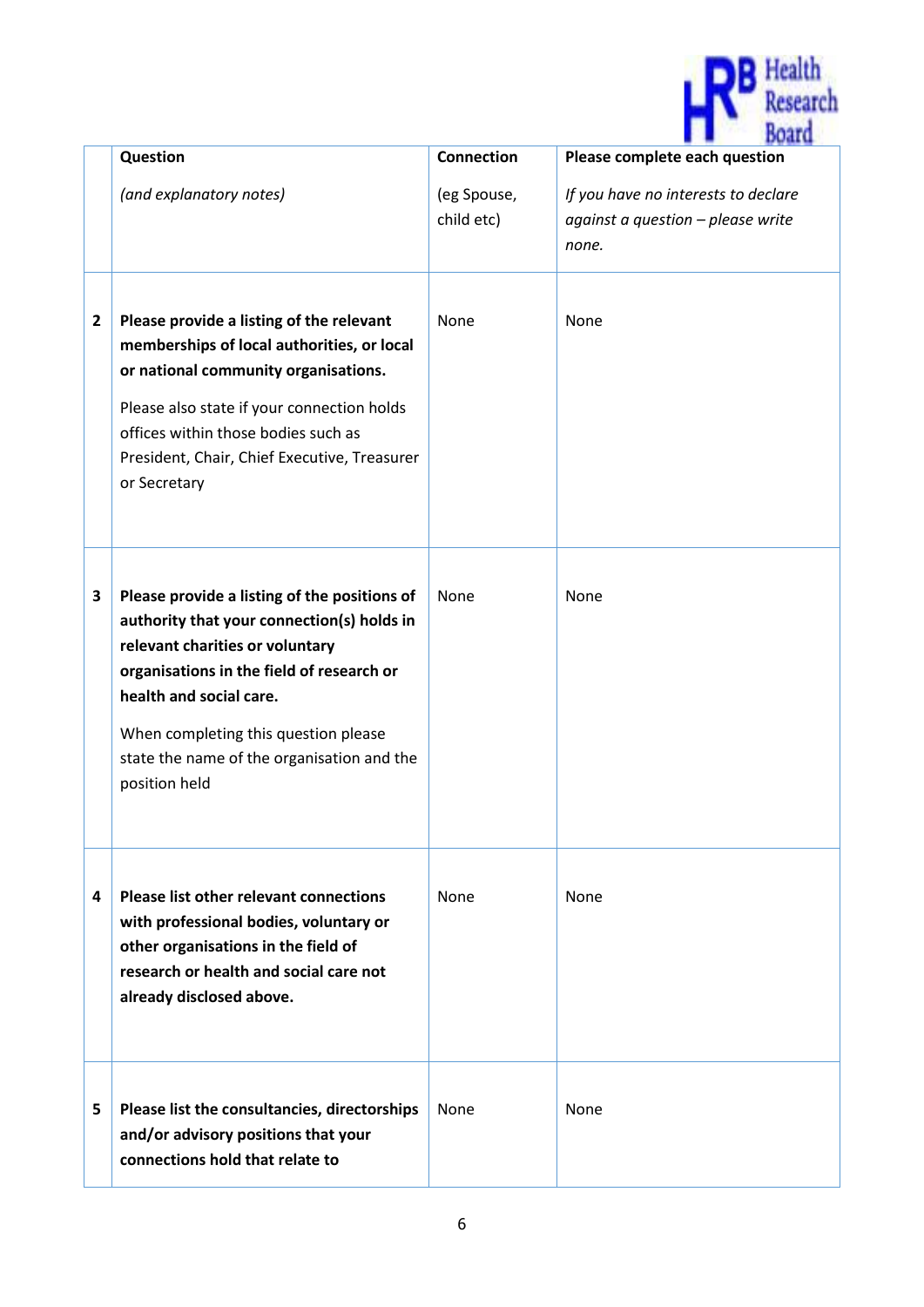

|   | Question                                                                                                                                                                                                                                                                                                                                                                                                                             | <b>Connection</b>         | <b><i>PAPER FR</i></b><br>Please complete each question                           |
|---|--------------------------------------------------------------------------------------------------------------------------------------------------------------------------------------------------------------------------------------------------------------------------------------------------------------------------------------------------------------------------------------------------------------------------------------|---------------------------|-----------------------------------------------------------------------------------|
|   | (and explanatory notes)                                                                                                                                                                                                                                                                                                                                                                                                              | (eg Spouse,<br>child etc) | If you have no interests to declare<br>against a question - please write<br>none. |
|   | <b>Research medical or</b><br>$\bullet$<br>healthcare<br>pharmaceutical company or<br>organisation<br>public body<br>$\bullet$<br>political party<br>When completing this question please<br>state the name of each organisation, which<br>of the above four categories it belongs to<br>and the nature of your connection's role.                                                                                                   |                           |                                                                                   |
| 6 | Please list the names of any person(s) or<br>company(s) that your connection is<br>connected with that you are aware of<br>having<br>a contractual arrangement for<br>matters affected by HRB business<br>or<br>is involved in tendering for such a<br>contract<br>When answering this question please state<br>the name of the person, name of<br>company, and the matter affected by HRB<br>business or the contract under tender. | None                      | None                                                                              |
| 7 | Please list your connections relevant<br>membership (including being a<br>shareholder) or association with any<br>other companies, organisations or                                                                                                                                                                                                                                                                                  | None                      | None                                                                              |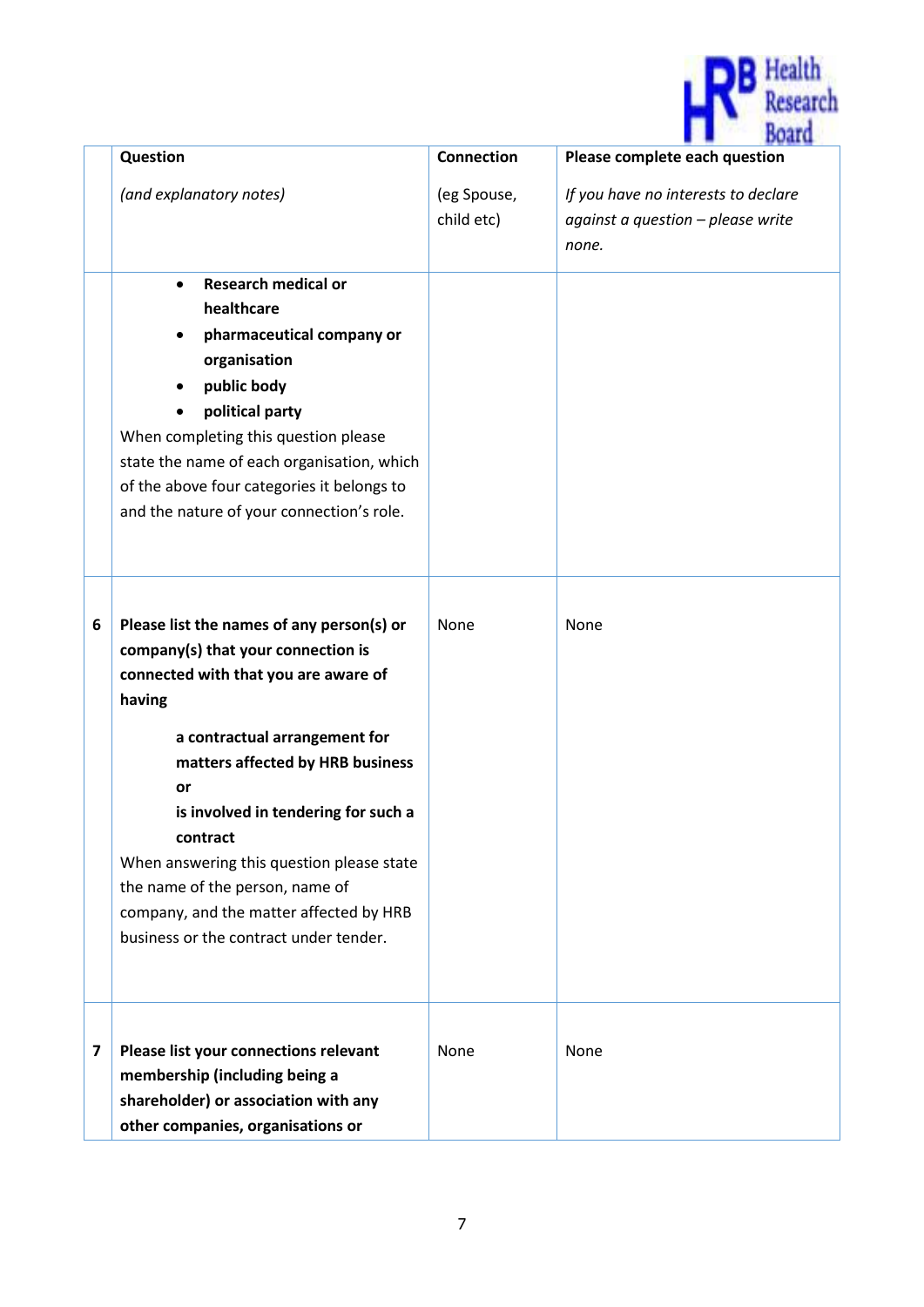

| Question                                                                                                                                                                                                                                                                                                                                                                             | <b>Connection</b>         | <b>SALES DER AR</b><br>Please complete each question                                |
|--------------------------------------------------------------------------------------------------------------------------------------------------------------------------------------------------------------------------------------------------------------------------------------------------------------------------------------------------------------------------------------|---------------------------|-------------------------------------------------------------------------------------|
| (and explanatory notes)                                                                                                                                                                                                                                                                                                                                                              | (eg Spouse,<br>child etc) | If you have no interests to declare<br>against a question $-p$ lease write<br>none. |
| individuals which may have an interest in<br>the work of the HRB.                                                                                                                                                                                                                                                                                                                    |                           |                                                                                     |
| For the purposes of answering this<br>question shareholdings valued at more<br>than €15,000 or of more than 5% of the<br>issued capital of a company should be<br>disclosed. It is not necessary to include the<br>value of your shareholding on this form.<br>Where you are unsure of the precise value<br>please include it in the listing in the<br>interests of full disclosure. |                           |                                                                                     |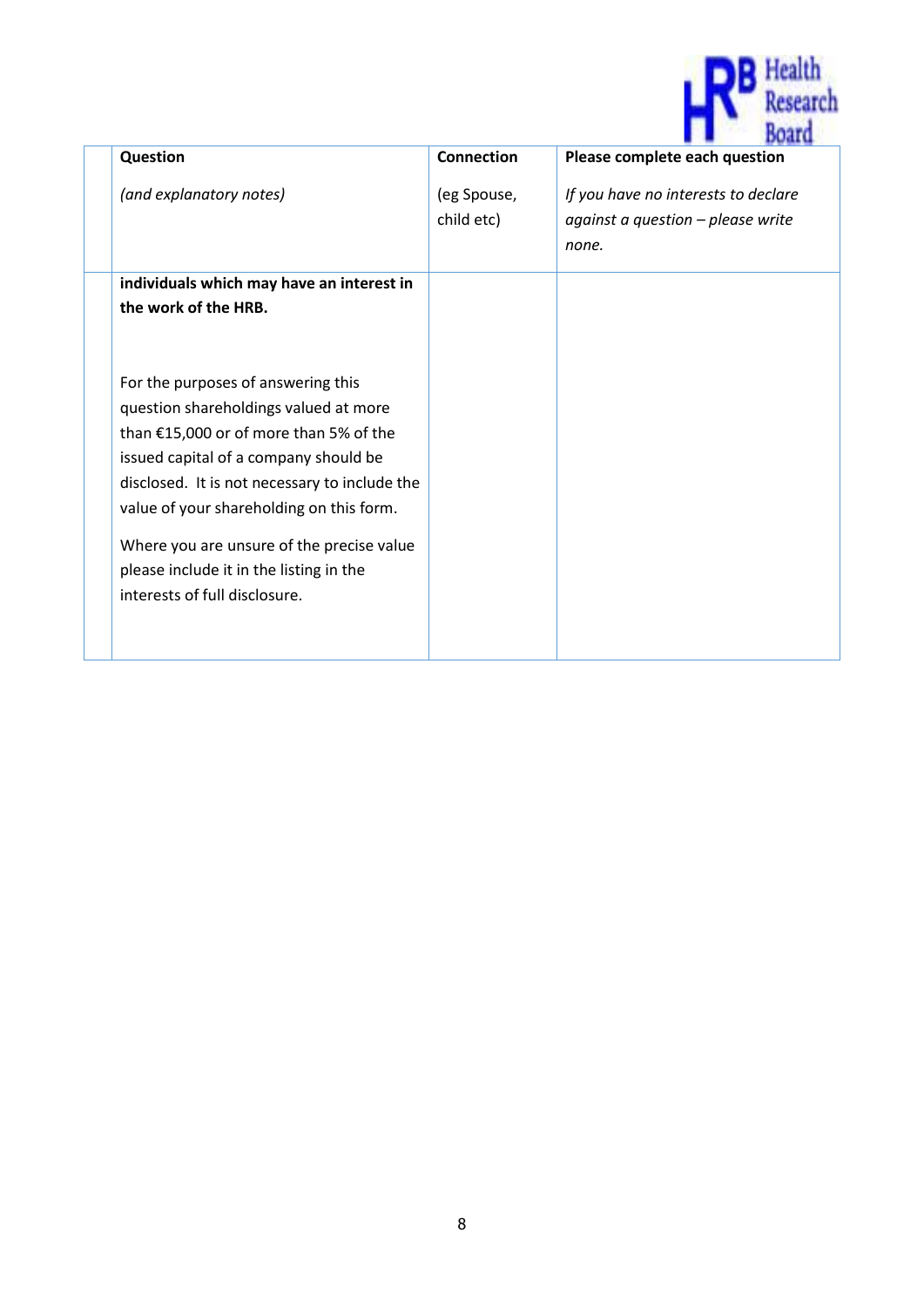

#### **TABLE 3**

#### **Current Research Funding held by your connection**

*Please include your connection's name in the relevant column.* 

*Definitions of Co-applicants and collaborators are set out at the end of the form.*

| Title of research project | <b>Funding</b><br><b>Scheme</b> | <b>Funding</b><br>Agency | <b>Amount</b><br>funded $\epsilon$ | <b>Research start</b><br>date<br>and<br>end date |
|---------------------------|---------------------------------|--------------------------|------------------------------------|--------------------------------------------------|
| Nil                       |                                 |                          |                                    |                                                  |